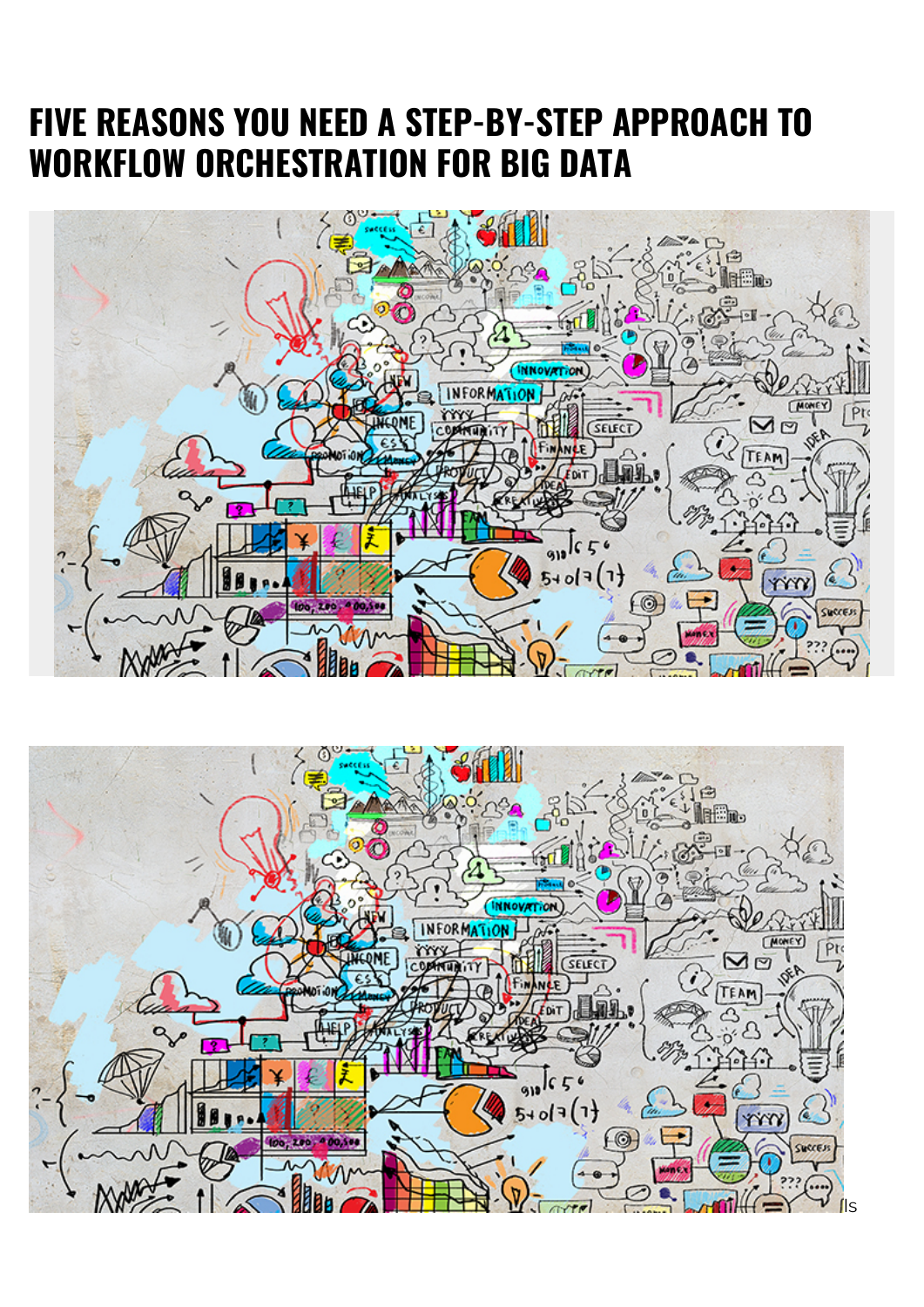your organization struggling to keep up with the demands of Big Data and under pressure to prove quick results? If so, you're not alone. According to analysts, up to 60% of Big Data projects are failing because they can't scale at the enterprise level. Fortunately, taking a step-by-step approach to application workflow orchestration can help you succeed. It begins with assessing the various technologies for supporting multiple Big Data projects that relate to these four steps:

- Ingesting data
- Storing the data
- Processing it
- Making data available for analytics

The approach also requires having a reliable application workflow orchestration tool that simplifies the complexity of Big Data workflows, avoids automation silos, connects processes, and manages workflows from a single point. This allows you end to end automation, integration and orchestration of your Big Data processes, ensuring that everything is running successfully, meeting all SLAs, and delivering insights to business users on time.

Cobbling together disparate automation and orchestration tools that don't scale, may cause delays and put the entire project at risk. Here are some of the benefits of beginning your Big Data project with application workflow orchestration in mind and using a tool that supports these steps:

### **1. Improve quality, speed, and time to market**

Many Big Data projects drag on or fail. If developers don't have the tools to properly scale their efforts, they may either write numerous, hard-to-manage scripts or rely on limited functionality tools for scheduling. Their tools may not integrate well with other processes, such as file transfers. With a workload orchestration solution, you can implement Big Data projects quickly to help retain your customer base and maintain a competitive edge.

#### **2. Reduce complexity in all environments – on premises, hybrid, and multi-cloud**

A Big Data workflow usually consists of various steps with multiple technologies and many moving parts. You need to simplify workflows to deliver big data project successfully on time, especially in the cloud, which is the platform of choice for most Big Data projects. The cloud, however, adds to the complexity, so your orchestration solution needs to be platform agnostic, supporting both onpremises and multi-cloud environments.

An orchestration tool that can automate, schedule, and manage processes successfully across the different components in a Big Data project reduces this complexity. It can manage the main steps of data ingestion, storing the data, processing the data, and finally the whole analytics part. It should also provide a holistic view of the different components and technologies they use to orchestrate those workflows.

### **3. Ensure scalability and reduce risk**

As I mentioned earlier, Big Data projects must be able to scale, especially when you start moving from the pilot phase to production. Processes for developing and deploying Big Data jobs need to